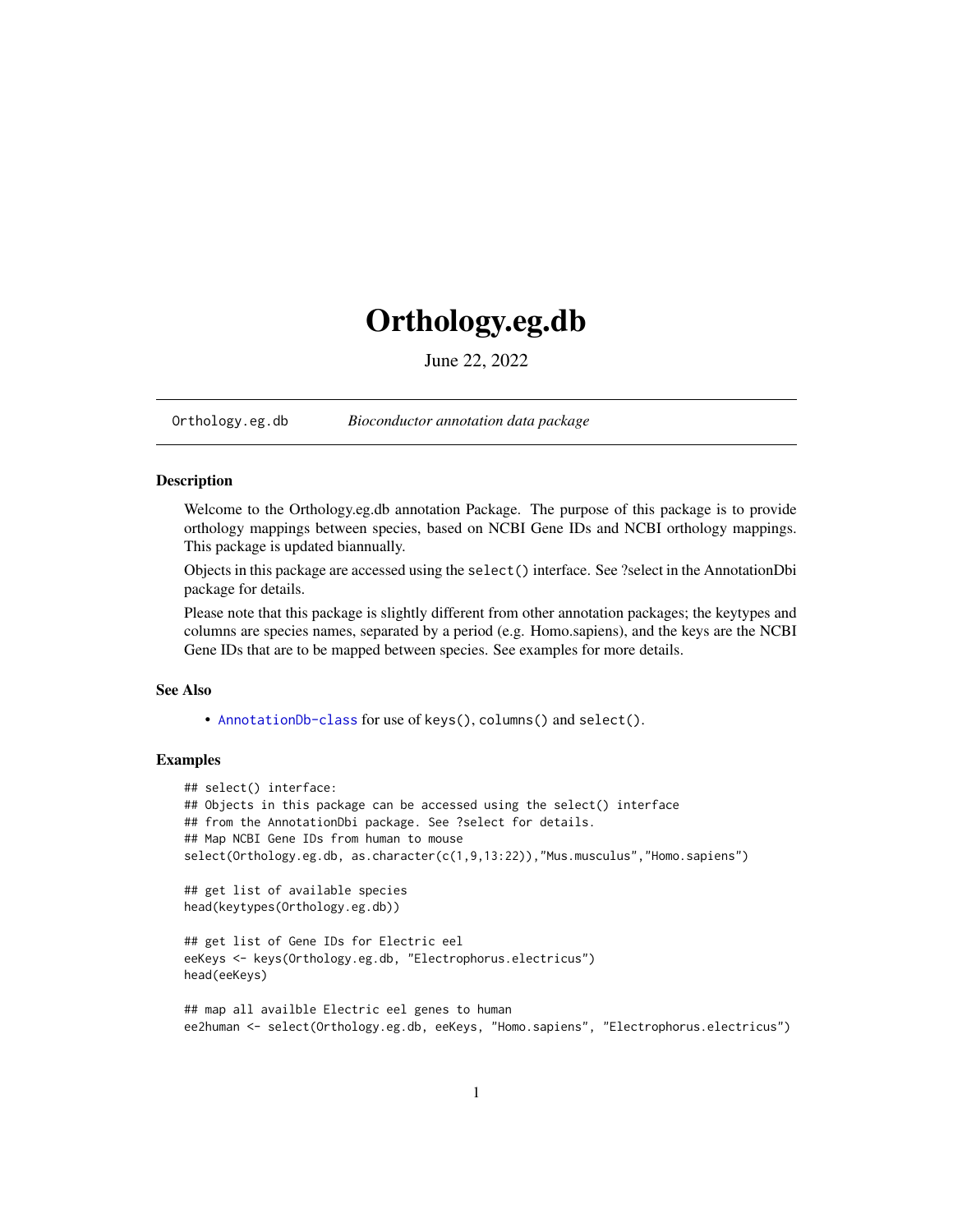<span id="page-1-0"></span>Orthology.eg\_dbconn *Collect information about the package annotation DB*

# Description

Some convenience functions for getting a connection object to (or collecting information about) the package annotation DB.

#### Usage

```
Orthology.eg_dbconn()
Orthology.eg_dbfile()
Orthology.eg_dbschema(file="", show.indices=FALSE)
Orthology.eg_dbInfo()
```
# Arguments

| file         | A connection, or a character string naming the file to print to (see the file<br>argument of the cat function for the details). |
|--------------|---------------------------------------------------------------------------------------------------------------------------------|
| show.indices | The CREATE INDEX statements are not shown by default. Use show, indices=TRUE<br>to get them.                                    |

# Details

Orthology.eg\_dbconn returns a connection object to the package annotation DB. IMPORTANT: Don't call [dbDisconnect](#page-0-0) on the connection object returned by Orthology.eg\_dbconn or you will break all the [AnnDbObj](#page-0-0) objects defined in this package!

Orthology.eg\_dbfile returns the path (character string) to the package annotation DB (this is an SQLite file).

Orthology.eg\_dbschema prints the schema definition of the package annotation DB.

Orthology.eg\_dbInfo prints other information about the package annotation DB.

### Value

Orthology.eg\_dbconn: a DBIConnection object representing an open connection to the package annotation DB.

Orthology.eg\_dbfile: a character string with the path to the package annotation DB.

Orthology.eg\_dbschema: none (invisible NULL).

Orthology.eg\_dbInfo: none (invisible NULL).

# See Also

[dbGetQuery](#page-0-0), [dbConnect](#page-0-0), [dbconn](#page-0-0), [dbfile](#page-0-0), [dbschema](#page-0-0), [dbInfo](#page-0-0)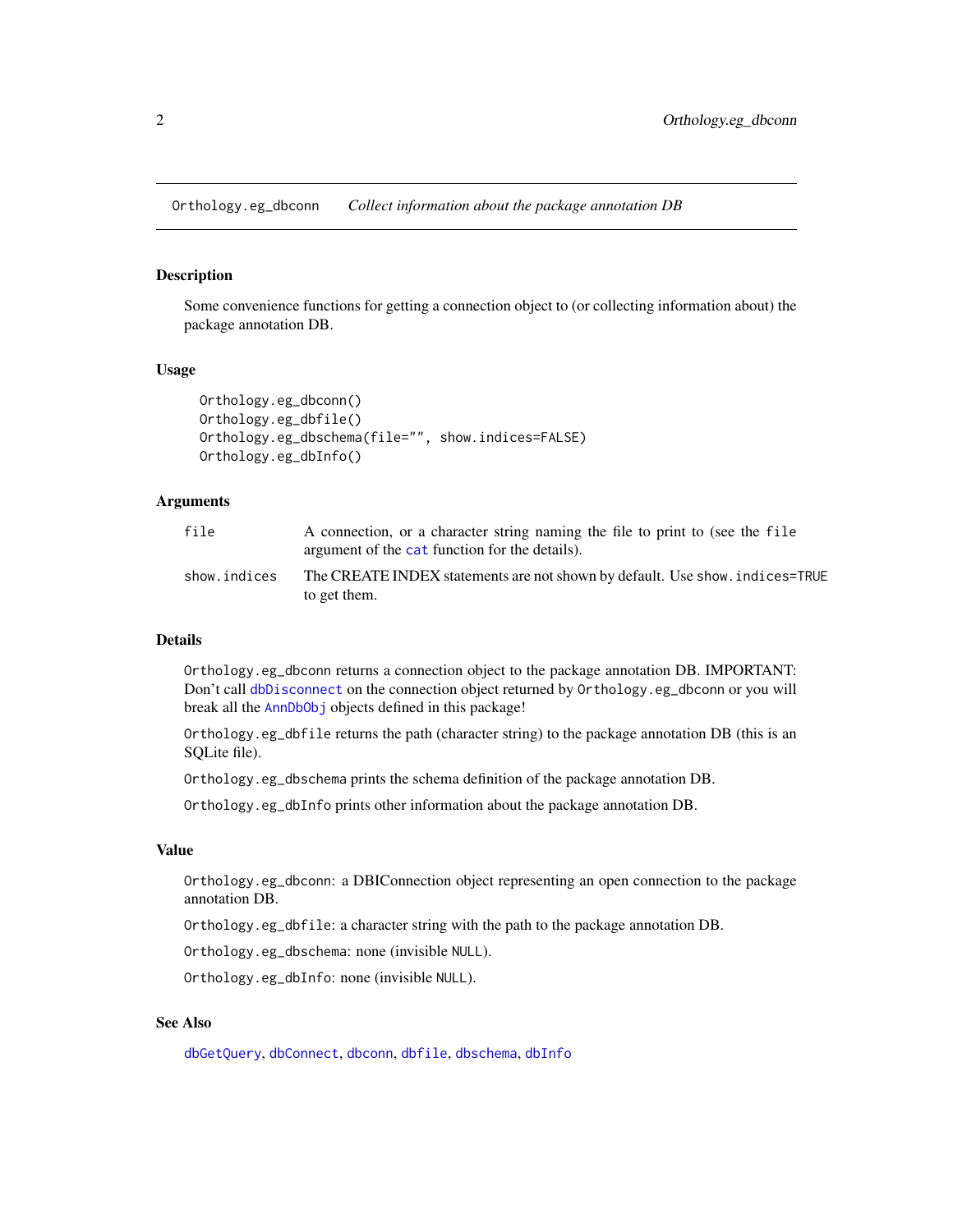# Orthology.eg\_dbconn 3

# Examples

library(DBI) ## Count the number of rows in the "genes" table: dbGetQuery(Orthology.eg\_dbconn(), "SELECT COUNT(\*) FROM genes")

Orthology.eg\_dbschema()

Orthology.eg\_dbInfo()